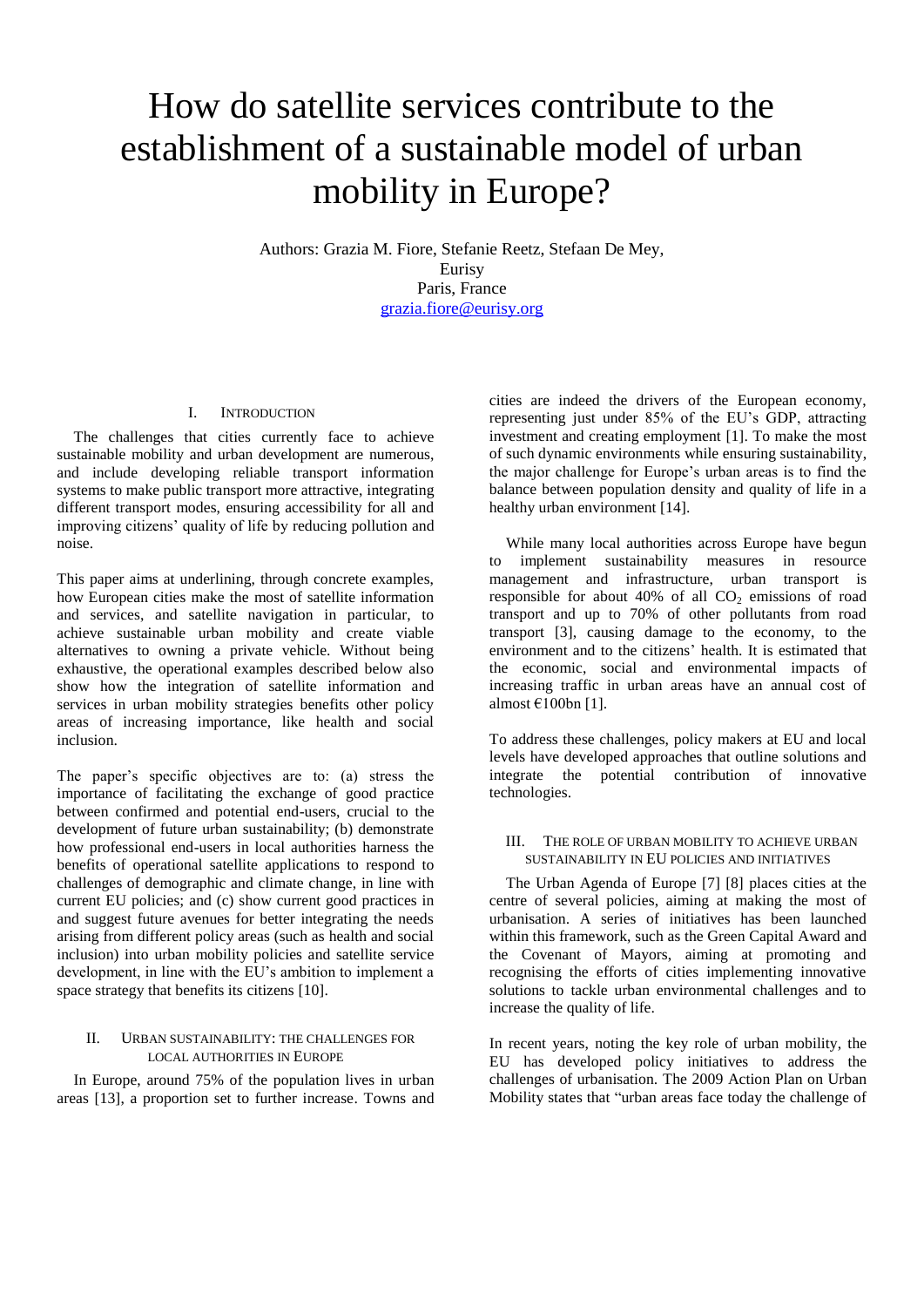making transport sustainable in environmental  $(CO<sub>2</sub>)$ , air pollution, noise) and competitiveness (congestion) terms while at the same time addressing social concerns. These range from the need to respond to health problems and demographic trends, fostering economic and social cohesion, to taking into account the needs of persons with reduced mobility, families and children"<sup>1</sup>.

In line with the Europe 2020 Strategy [9], and the move towards a resource-efficient, low-carbon economy [11], the White Paper on the roadmap towards a competitive and resource-efficient transport system [12] proposes measures for local authorities and policy makers, that implicitly recognise the beneficial contribution the use of satellite information and services can make towards sustainable and inclusive urban mobility:

- fostering "integrated transport management and  $\bullet$ information systems, facilitating smart mobility services, traffic management for improved use of infrastructure and vehicles, and real-time information systems to track and trace freight and to manage freight flows; passenger/travel information, booking and payment systems"<sup>2</sup>;
- the development of "a plan for investment in new  $\bullet$ navigation, traffic monitoring and communication services to allow for the integration of information flows, management systems and mobility services" <sup>3</sup>; and
- $\bullet$ developing "public procurement strategies to ensure rapid up take of new technologies"<sup>4</sup>.

However, as the operational examples detailed in the next chapter show, local authorities themselves have already started to put in place cutting-edge initiatives using satellite information and services to shape future urban mobility.

#### IV. CITIES AND THEIR USE OF SATELLITE APPLICATIONS TO SHAPE SUSTAINABLE URBAN MOBILITY

Citizens' demands of urban mobility are high, expecting improved levels of service and better value for money. Satellite applications emerge as increasingly available and useful tools to optimise internal management and to provide passengers with an efficient information system enabling them to plan their journeys and shift among different transport modes easily. Their use is crucial also to meet the demands of passengers with reduced mobility and special

-

needs, and to decrease the negative impacts of traffic on health and the environment.

#### *A. Promoting integrated policies: operational examples from London and Prague*

GPS is a key component of the Automatic Vehicle Location of the London Bus Fleet [16], enabling traffic managers to locate each vehicle of the bus fleet in real-time, and providing passengers with up-to-the-minute information on arrival and departure times (also via smartphone applications). The GPS receivers installed on the buses were also used to evaluate the impact of new bicycle paths on bus journey times [17]; the information gathered by the vehicles was analysed to optimise routes and times of bus lines, together with the development of the new cycling infrastructure. Both initiatives successfully aim to make alternative modes of transport safer and more attractive.

In this example, the real-time tracking enabled by satellite navigation contributed to the harmonisation of two transport modes, bikes and buses. On a larger scale, softwares using satellite information permit to evaluate how to combine several transport modes in cities. The *intermodal mobility systems* based on satellite navigation enable efficient and integrated coordination among several transport networks, often managed by different operators, hence optimising connections among several transport alternatives and reducing waiting times.

Prague [5], the city that will soon host the headquarters of the European GNSS Agency, boasts one of the highest rates of public transport usage in the world. In 1993, the city created the Regional Organiser of Prague Integrated Transport (ROPID), to coordinate public transport in Prague and part of the Middle Bohemia Region. To respond to the increasing motorcar traffic levels and enable the combined use of private and public modes of transport, ROPID developed a system collecting information on all means of public transport in the city. An interactive map, downloadable on smartphones, gives access to real-time information on routes and timings of an integrated transport system including 900 tram cars, three major metro lines, a funicular, six ferries and a widespread bus service. The map also includes geolocalised information on rush hour and other traffic events, visibility, and main sites of interest, thus also facilitating mobility for tourists.

These cases show, on the one hand, that major European cities are aware of the value of Intelligent Transport Systems to improve urban mobility and, on the other hand, that satellite information and services -and satellite navigation in particular- can serve as a precious tool when developing and managing such systems. By supporting public transport operators in terms of management and monitoring, satellite navigation can enter the everyday life of the urban population to address issues that interest them directly (e.g. the waiting time at a bus stop).

<sup>1</sup> Commission of the European Communities, 2009. *Communication from the Commission to the European Parliament, the Council, the European Economic and Social Committee and the Committee of the Regions - Action Plan on Urban Mobility* {SEC(2009) 1211} {SEC(2009) 1212}, p. 2.

<sup>2</sup> European Commission, 2011. *White Paper, Roadmap to a Single European Transport Area – Towards a competitive and resource efficient transport system*, {SEC(2011) 359 final} {SEC(2011) 358 final} {SEC(2011) 391 final} COM(2011) 144 final, p. 24.

<sup>3</sup> Ibidem, p. 25. 4 Ibidem.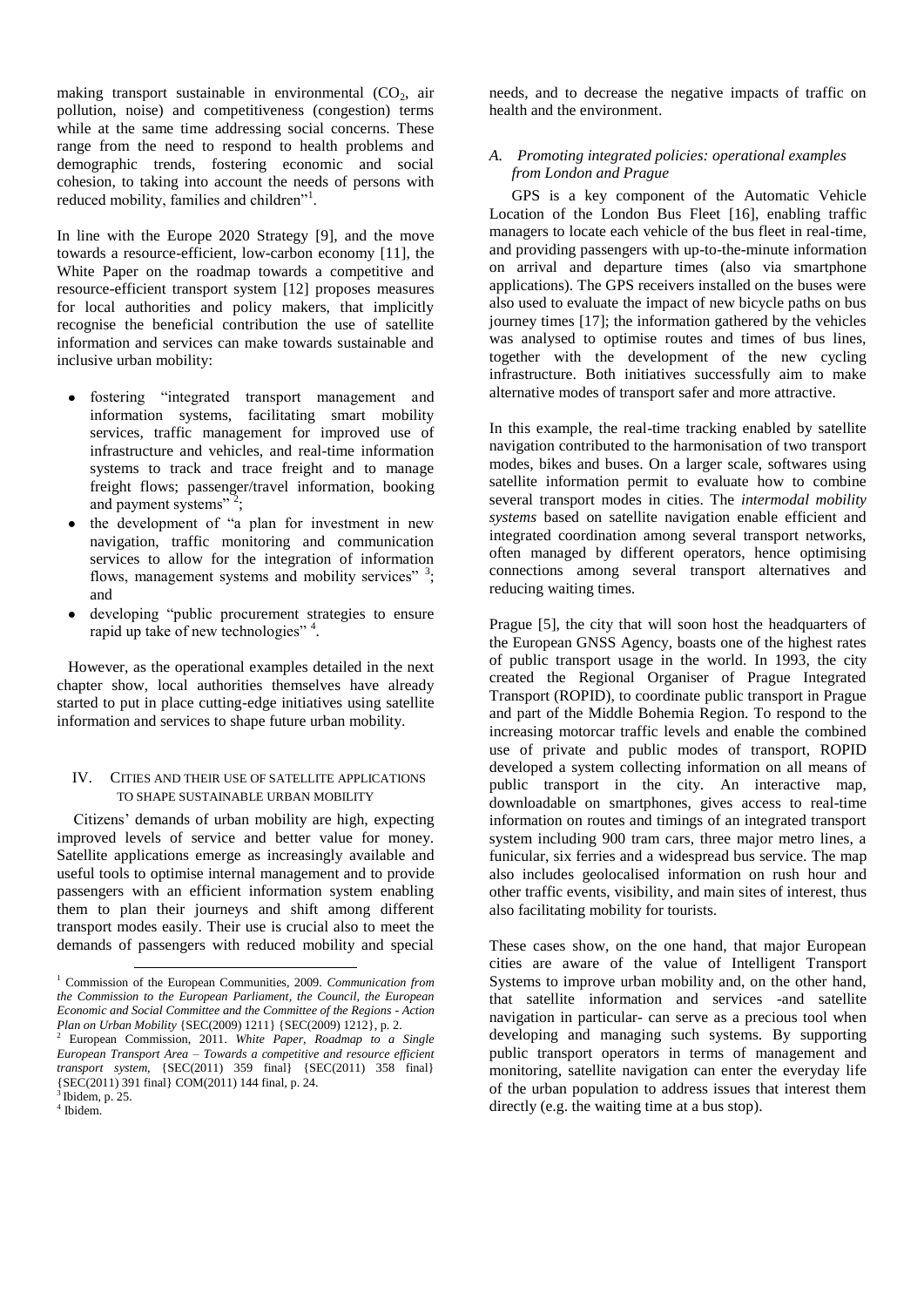## *B. Focusing on health: the initiatives of Rome, Pavia, Stockholm and the London Borough of Lewisham*

"Persons with disabilities have the right of access to urban transport on equal terms with the rest of the population but in reality access is often insufficient and sometimes non-existent"<sup>5</sup>, states the Action Plan on Urban Mobility to call for the development of inclusive transport systems in European urban areas. Hence, as European cities become increasingly familiar with geolocalisation, they also experiment innovative uses of satellite navigation to address issues related to accessibility.

In Rome [15], the city administration uses satellite navigation to manage a fleet of more than 100 vehicles (minibuses), providing flexible transport services ondemand for mobility impaired passengers in the Rome Metropolitan Area. The system coordinates passenger requests and plans travel using minimum cost routes and matching the kind of disability with the proper type of vehicles. The system allows for the satisfaction of 100% of requests, but also helps to save money and to reduce the workload of the personnel in charge of managing the system.

In Pavia [6], a small town in the north of Italy, the local administration sponsored the initiative of a local NGO to create a mobile application to guide people with reduced mobility through the historical city centre. The application enables users also to report on mistakes in the localisation of barriers and to include the location of new obstacles and infrastructure in an interactive map. In the north of Europe, Stockholm [4] set itself the goal of becoming the world's most accessible capital city for visually and mobility impaired persons. The public transport operator developed a solution, based on satellite navigation, to provide route planning assistance and itinerary guidance for the elderly and citizens with disabilities. The e-Adept solution enables persons with reduced mobility to plan their walking routes, receive precise navigation guidance and call for help in case of emergencies.

Urban mobility also includes non-pollutant means of transport, such as walking. Studies have shown that walking rates are inversely related to obesity and cardiovascular problems. Walking is hence to be promoted and facilitated to improve the health of urban citizens and decrease the costs associated with obesity and other diseases. In the case of the Lewisham Borough Council in Greater London [6], the administration developed a web-based route planner using satellite navigation to generate walking itineraries in the city. Walkit.com proved to be so successful, as to persuade over 90% of users to walk at least once rather than taking a bus, taxi, car or tube. Additionally, the route

planner takes into account air quality information generated by AirText, an air quality information service for London, based on satellite imagery.

Such examples prove that satellite information and services not only allow for the implementation of sophisticated transport information systems, but also provide valuable information for public authorities working in other policy areas, such as health, environmental protection and social inclusion. Satellite data are hence likely to integrate more and more the strategies adopted by cities to achieve a truly sustainable urban mobility.

### *C. Creating green alternatives for urban mobility: the experiences of Vilnius and Paris*

Biking is becoming more and more usual in several European cities, now offering bicycle rent and share schemes to residents and visitors. Such systems aim at providing an alternative to motorised transport modes, at reducing the level of pollutants released by vehicles circulating in urban areas and at promoting healthy life styles.

Satellite navigation is often a component of rent and share schemes, since it allows to monitor the whereabouts of the fleet and to locate the bicycles in real-time in case of theft or abandon. This happens in Vilnius [5], where a recentlycreated rent and share scheme offers electric bikes to citizens and tourists in the city centre and in the old town. Such electric bikes are equipped with a built-in GPS system that enable service managers to localise each bike of the fleet on a digital map. The information collected through satellite navigation (as the itineraries covered, the number of kilometres driven, the duration of the journeys and the maximum and average speeds) serve as a base to understand cyclists' behaviour and to perform traffic analysis that will be used to better harmonise the service.

Innovative projects have been launched to provide more concrete alternatives also to those needing a motor vehicle to move around in cities. An excellent example of such initiatives is Autolib' [5], a project recently implemented in the Greater Paris Region. Considering that, in Paris alone, there are 330 cars for every 1,000 inhabitants, running on average for a mere 4km per day, in 2011 Paris and other municipalities in Île-de-France launched an electric car-forrent public transport network for short distances. Stations and charging points have been built, allowing to return the vehicles at any station of the network. The satellite component is in this case fundamental to guarantee the efficiency of the service: the built-in satnav equipment allows service managers to monitor the position of the vehicles constantly, to ensure that they do not trespass the limits of the Île-de-France Region and to localise customers in case of emergency. With the support of satellite navigation, service subscribers can, online or through a mobile application, identify the closest available cars and

 5 Commission of the European Communities, 2009. *Communication from the Commission to the European Parliament, the Council, the European Economic and Social Committee and the Committee of the Regions - Action Plan on Urban Mobility* {SEC(2009) 1211} {SEC(2009) 1212}, p. 6.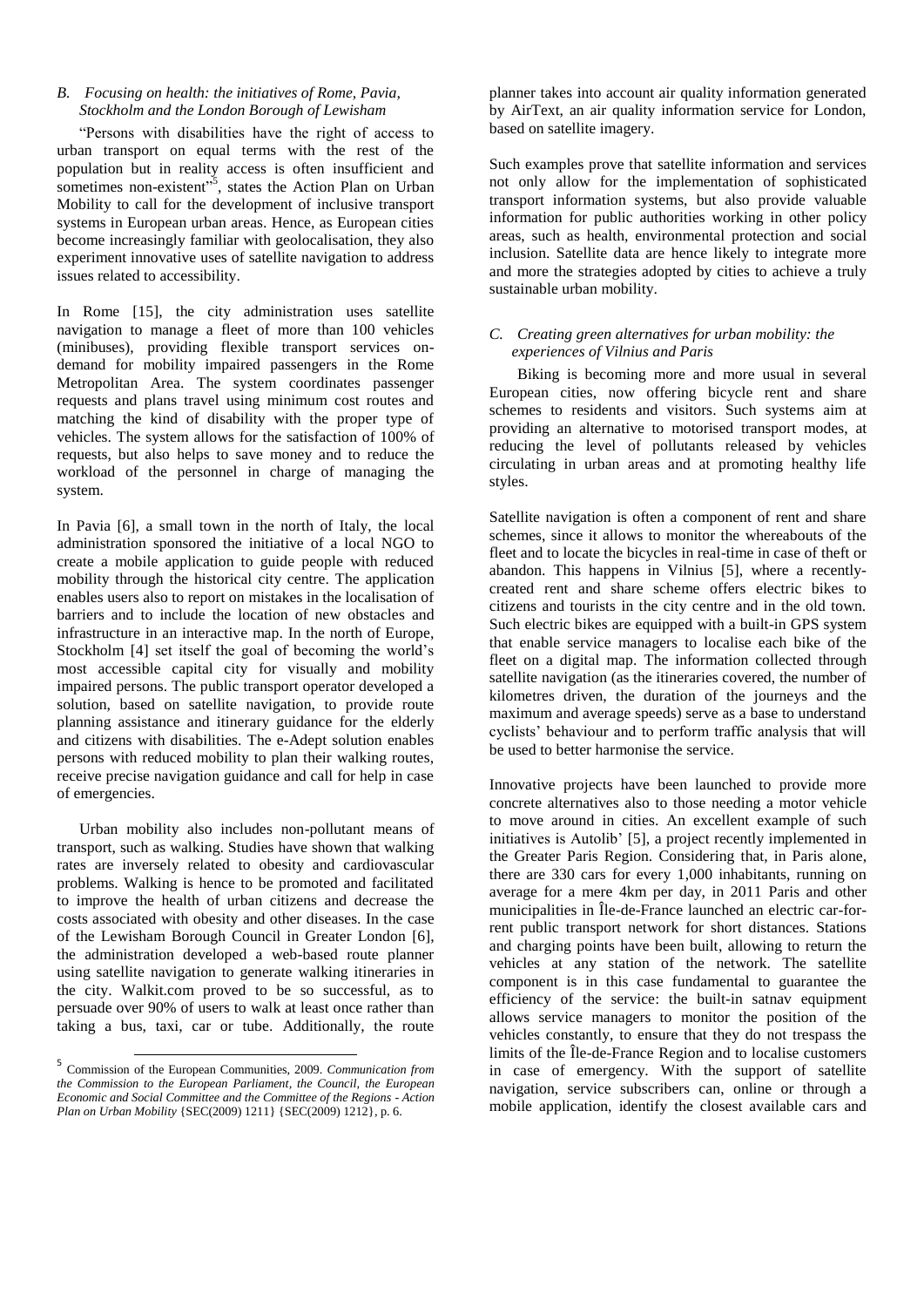recharging stations and book parking spaces. Not only does this service provide a solution for the city's residents needing a car sporadically, it also serves the needs of commuters and families, who now have an affordable alternative to owning a private car. Moreover, the extension of the service is expected to lead, in the long term, to an estimated annual reduction of nearly  $300,000t$  of  $CO<sub>2</sub>$  in the region.

If local authorities foster the switch to electric vehicles, they can significantly reduce noise, greenhouse emissions and dependence on fossil fuels in Europe. According to the European Commission's President Barroso, this kind of initiative "is part of the solution to the crisis", giving an example of "how to resuscitate traditional industrial sectors and lead them to new challenges, such as urban mobility"<sup>6</sup>.

#### V. CONCLUSIONS

In the previous chapter, operational examples have been given of how:

- local authorities are fostering the use of public transport to diminish  $CO<sub>2</sub>$  emissions, by increasing the quality, density and frequency of service and by experimenting non fossil fuel vehicles;
- to respond to the needs of the hearing and visuallyimpaired or of persons with reduced mobility, they are increasing the accuracy and reliability of transport times;
- walking and cycling are facilitated by route planners and Iphone applications;
- public sharing schemes are creating alternatives to owning a private vehicle, while fostering a cultural change towards a more sustainable and cohesive society.

These experiences also provide valuable insights for satellite service development. End-users already demonstrate the potentially far reaching benefits that cutting edge initiatives using satellite applications for urban mobility can have for related policy areas, like health and social inclusion. With the objective of moving towards urban sustainability, satellite service development needs to make the most of these potential synergies by working with user-practitioners to identify possible connections with policies in other areas, and by involving these stakeholders in user-driven development approaches.

Moreover, not only do such initiatives increase the quality of life of citizens, they also represent operational examples of the urban mobility model the European Union wants to

achieve. In fact, the exchange and replication of successful experiences of the use of satellite applications to improve urban mobility contributes to promoting closer links between cities, both at the regional, national and international levels. Such exchange of experiences can foster the establishment of sustainable models for urban mobility that will constitute a recognisable feature of European cities and an asset in shaping European identity.

As the Action Plan on Urban Mobility underlines, "EU-wide dissemination and replication of these (innovative) approaches can enable public authorities to achieve more, better and at lower  $cost$ <sup>7</sup>.

Satellite service developers and providers have the opportunity to work with Eurisy in identifying end-user success stories, in contributing to their dissemination, and thus continue to develop an expanding user-oriented market for satellite information and services.

#### **REFERENCES**

[1] Commission of the European Communities, 2007. *Green Paper, Towards a new culture for urban mobility* (presented by the Commission) {SEC(2007) 1209} COM(2007) 551 final. [http://eur-](http://eur-lex.europa.eu/LexUriServ/LexUriServ.do?uri=COM:2007:0551:FIN:EN:PDF)

[lex.europa.eu/LexUriServ/LexUriServ.do?uri=COM:2007:0551:FIN:](http://eur-lex.europa.eu/LexUriServ/LexUriServ.do?uri=COM:2007:0551:FIN:EN:PDF) [EN:PDF.](http://eur-lex.europa.eu/LexUriServ/LexUriServ.do?uri=COM:2007:0551:FIN:EN:PDF) Last accessed <31/05/2012>

[2] Commission of the European Communities, 2009. *Communication from the Commission to the European Parliament, the Council, the European Economic and Social Committee and the Committee of the Regions - Action Plan on Urban Mobility* {SEC(2009) 1211} {SEC(2009) 1212}. [http://ec.europa.eu/transport/urban/urban\\_mobility/doc/com\\_2009\\_49](http://ec.europa.eu/transport/urban/urban_mobility/doc/com_2009_490_5_action_plan_on_urban_mobility.pdf)

[0\\_5\\_action\\_plan\\_on\\_urban\\_mobility.pdf.](http://ec.europa.eu/transport/urban/urban_mobility/doc/com_2009_490_5_action_plan_on_urban_mobility.pdf) Last accessed  $<$ 31/05/2012> [3] Commission of the European Communities, Brussels, 17.6.2009.

*Communication from the Commission, A sustainable future for transport: Towards an integrated, technology-led and user friendly system*. COM(2009) 279 final. [http://eur-](http://eur-lex.europa.eu/Notice.do?mode=dbl&lang=en&ihmlang=en&lng1=en,fr&lng2=bg,cs,da,de,el,en,es,et,fi,fr,hu,it,lt,lv,mt,nl,pl,pt,ro,sk,sl,sv,&val=497301:cs&page)

[lex.europa.eu/Notice.do?mode=dbl&lang=en&ihmlang=en&lng1=en,](http://eur-lex.europa.eu/Notice.do?mode=dbl&lang=en&ihmlang=en&lng1=en,fr&lng2=bg,cs,da,de,el,en,es,et,fi,fr,hu,it,lt,lv,mt,nl,pl,pt,ro,sk,sl,sv,&val=497301:cs&page) [fr&lng2=bg,cs,da,de,el,en,es,et,fi,fr,hu,it,lt,lv,mt,nl,pl,pt,ro,sk,sl,sv,&](http://eur-lex.europa.eu/Notice.do?mode=dbl&lang=en&ihmlang=en&lng1=en,fr&lng2=bg,cs,da,de,el,en,es,et,fi,fr,hu,it,lt,lv,mt,nl,pl,pt,ro,sk,sl,sv,&val=497301:cs&page) [val=497301:cs&page=](http://eur-lex.europa.eu/Notice.do?mode=dbl&lang=en&ihmlang=en&lng1=en,fr&lng2=bg,cs,da,de,el,en,es,et,fi,fr,hu,it,lt,lv,mt,nl,pl,pt,ro,sk,sl,sv,&val=497301:cs&page). Last accessed <31/05/2012>

- [4] e-Adept In English. [http://www.eadept.se/Templates/Article0.aspx?PageID=618ea136-](http://www.eadept.se/Templates/Article0.aspx?PageID=618ea136-9f01-4172-b03a-0852776c65c7) [9f01-4172-b03a-0852776c65c7.](http://www.eadept.se/Templates/Article0.aspx?PageID=618ea136-9f01-4172-b03a-0852776c65c7) Last accessed <31/05/2012>
- [5] Eurisy, Satellites Benefits, Good Practices. [http://www.eurisy.org/index.php/satellite-benefits/good](http://www.eurisy.org/index.php/satellite-benefits/good-practices.html)[practices.html.](http://www.eurisy.org/index.php/satellite-benefits/good-practices.html) Last accessed <31/05/2012>
- [6] Eurisy, 2011. *Satellites Going Local: 30 Regions, Cities and SMEs share good practice*. [http://www.eurisy.org/index.php/activities/publications/item/downloa](http://www.eurisy.org/index.php/activities/publications/item/download/121.html) [d/121.html.](http://www.eurisy.org/index.php/activities/publications/item/download/121.html) Last accessed <31/05/2012>
- European Commission, 1997. *Communication from the Commission, Towards an urban agenda in the European Union*. COM(97)197 final.

[http://ec.europa.eu/regional\\_policy/sources/docoffic/official/communi](http://ec.europa.eu/regional_policy/sources/docoffic/official/communic/pdf/urban/urban_197_en.pdf) [c/pdf/urban/urban\\_197\\_en.pdf.](http://ec.europa.eu/regional_policy/sources/docoffic/official/communic/pdf/urban/urban_197_en.pdf) Last accessed <31/05/2012>

 6 Hiriko*, President Barroso presents the electric vehicle HIRIKO as "an answer to the crisis", 29-01-2012. Consulted in May 2012:* 

[http://pressroom.hiriko.com/2012/01/29/president-barroso-presents-the](http://pressroom.hiriko.com/2012/01/29/president-barroso-presents-the-electric-vehicle-hiriko-as-an-answer-to-the-crisis%E2%80%9D/)[electric-vehicle-hiriko-as-an-answer-to-the-crisis%E2%80%9D/](http://pressroom.hiriko.com/2012/01/29/president-barroso-presents-the-electric-vehicle-hiriko-as-an-answer-to-the-crisis%E2%80%9D/) Last accessed <31/05/2012>.

<sup>[8]</sup> European Commission, 1998. *Communication from the Commission - Sustainable Urban Development in the European Union: A Framework for Action*. COM(98) 605

 7 Commission of the European Communities, 2009. *Communication from the Commission to the European Parliament, the Council, the European Economic and Social Committee and the Committee of the Regions - Action Plan on Urban Mobility* {SEC(2009) 1211} {SEC(2009) 1212}, p. 4.